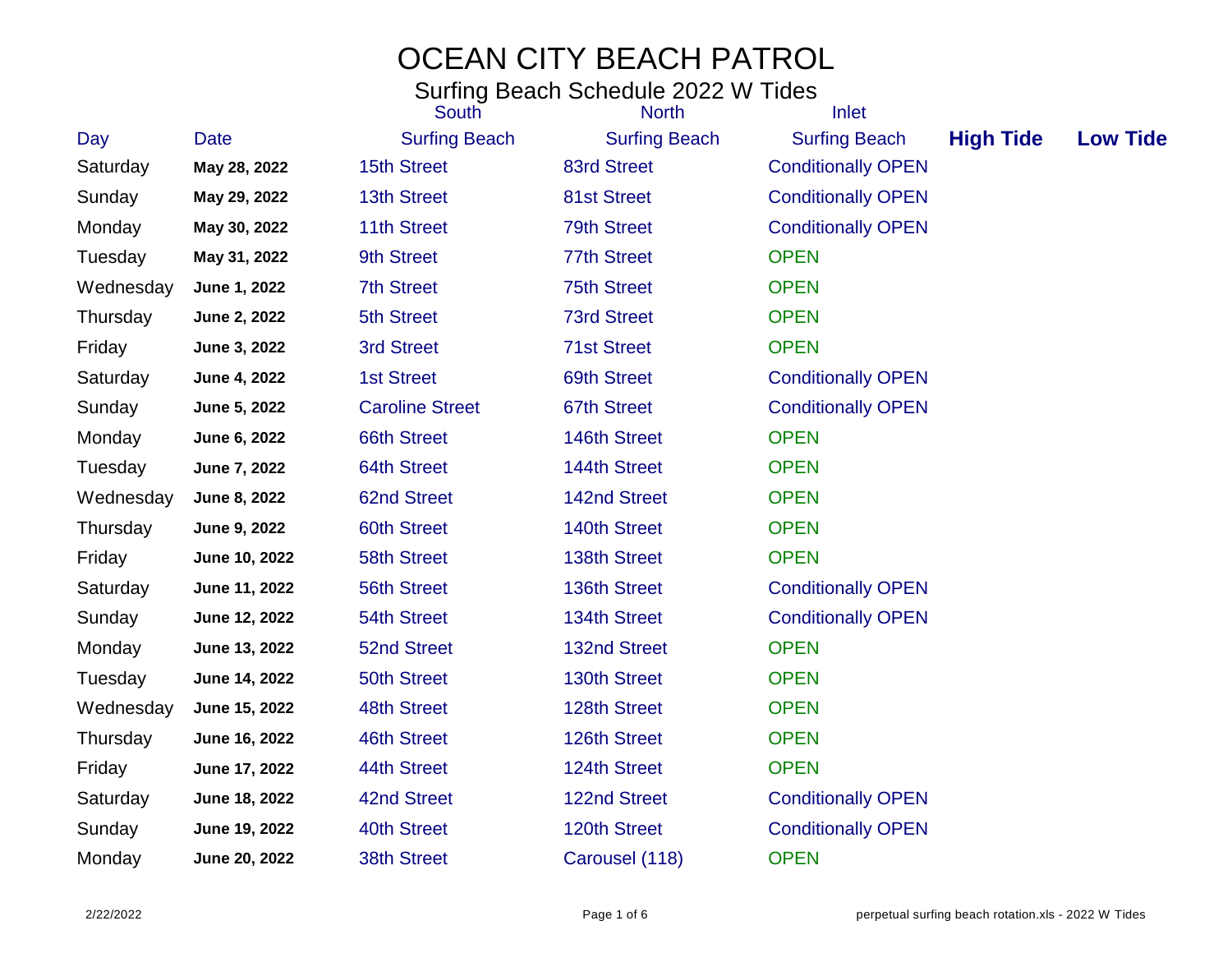|           |                      | South                    | <b>North</b>         | Inlet                     |                  |                 |
|-----------|----------------------|--------------------------|----------------------|---------------------------|------------------|-----------------|
| Day       | <b>Date</b>          | <b>Surfing Beach</b>     | <b>Surfing Beach</b> | <b>Surfing Beach</b>      | <b>High Tide</b> | <b>Low Tide</b> |
| Tuesday   | June 21, 2022        | 36th Street              | Sea Watch (116)      | <b>OPEN</b>               |                  |                 |
| Wednesday | June 22, 2022        | 34th Street              | Rainbow (112)        | <b>OPEN</b>               |                  |                 |
| Thursday  | June 23, 2022        | 32nd Street              | <b>Quay (108)</b>    | <b>OPEN</b>               |                  |                 |
| Friday    | June 24, 2022        | 30th Street              | Marigot Beach(101)   | <b>OPEN</b>               |                  |                 |
| Saturday  | June 25, 2022        | 28th Street              | Mid Plaza(97)        | <b>Conditionally OPEN</b> |                  |                 |
| Sunday    | June 26, 2022        | 26th Street              | 94th Street          | <b>Conditionally OPEN</b> |                  |                 |
| Monday    | June 27, 2022        | 24th Street              | 92nd Street          | <b>OPEN</b>               |                  |                 |
| Tuesday   | June 28, 2022        | 22nd Street              | 90th Street          | <b>OPEN</b>               |                  |                 |
| Wednesday | June 29, 2022        | 20th Street              | 88th Street          | <b>OPEN</b>               |                  |                 |
| Thursday  | June 30, 2022        | 18th Street              | 86th Street          | <b>OPEN</b>               |                  |                 |
| Friday    | <b>July 1, 2022</b>  | 16th Street              | 84th Street          | <b>OPEN</b>               |                  |                 |
| Saturday  | <b>July 2, 2022</b>  | 14th Street              | 82nd Street          | <b>CLOSED</b>             |                  |                 |
| Sunday    | <b>July 3, 2022</b>  | 12th Street              | 80th Street          | <b>CLOSED</b>             |                  |                 |
| Monday    | <b>July 4, 2022</b>  | 10th Street              | <b>78th Street</b>   | <b>CLOSED</b>             |                  |                 |
| Tuesday   | <b>July 5, 2022</b>  | <b>8th Street</b>        | <b>76th Street</b>   | <b>OPEN</b>               |                  |                 |
| Wednesday | July 6, 2022         | <b>6th Street</b>        | 74th Street          | <b>OPEN</b>               |                  |                 |
| Thursday  | <b>July 7, 2022</b>  | <b>4th Street</b>        | <b>72nd Street</b>   | <b>OPEN</b>               |                  |                 |
| Friday    | <b>July 8, 2022</b>  | 2nd Street               | <b>70th Street</b>   | <b>OPEN</b>               |                  |                 |
| Saturday  | <b>July 9, 2022</b>  | <b>North Division St</b> | <b>68th Street</b>   | <b>CLOSED</b>             |                  |                 |
| Sunday    | <b>July 10, 2022</b> | <b>65th Street</b>       | 145th Street         | <b>CLOSED</b>             |                  |                 |
| Monday    | <b>July 11, 2022</b> | <b>63rd Street</b>       | <b>143rd Street</b>  | <b>OPEN</b>               |                  |                 |
| Tuesday   | <b>July 12, 2022</b> | <b>61st Street</b>       | <b>141st Street</b>  | <b>OPEN</b>               |                  |                 |
| Wednesday | <b>July 13, 2022</b> | 59th Street              | 139th Street         | <b>OPEN</b>               |                  |                 |
| Thursday  | <b>July 14, 2022</b> | 57th Street              | 137th Street         | <b>OPEN</b>               |                  |                 |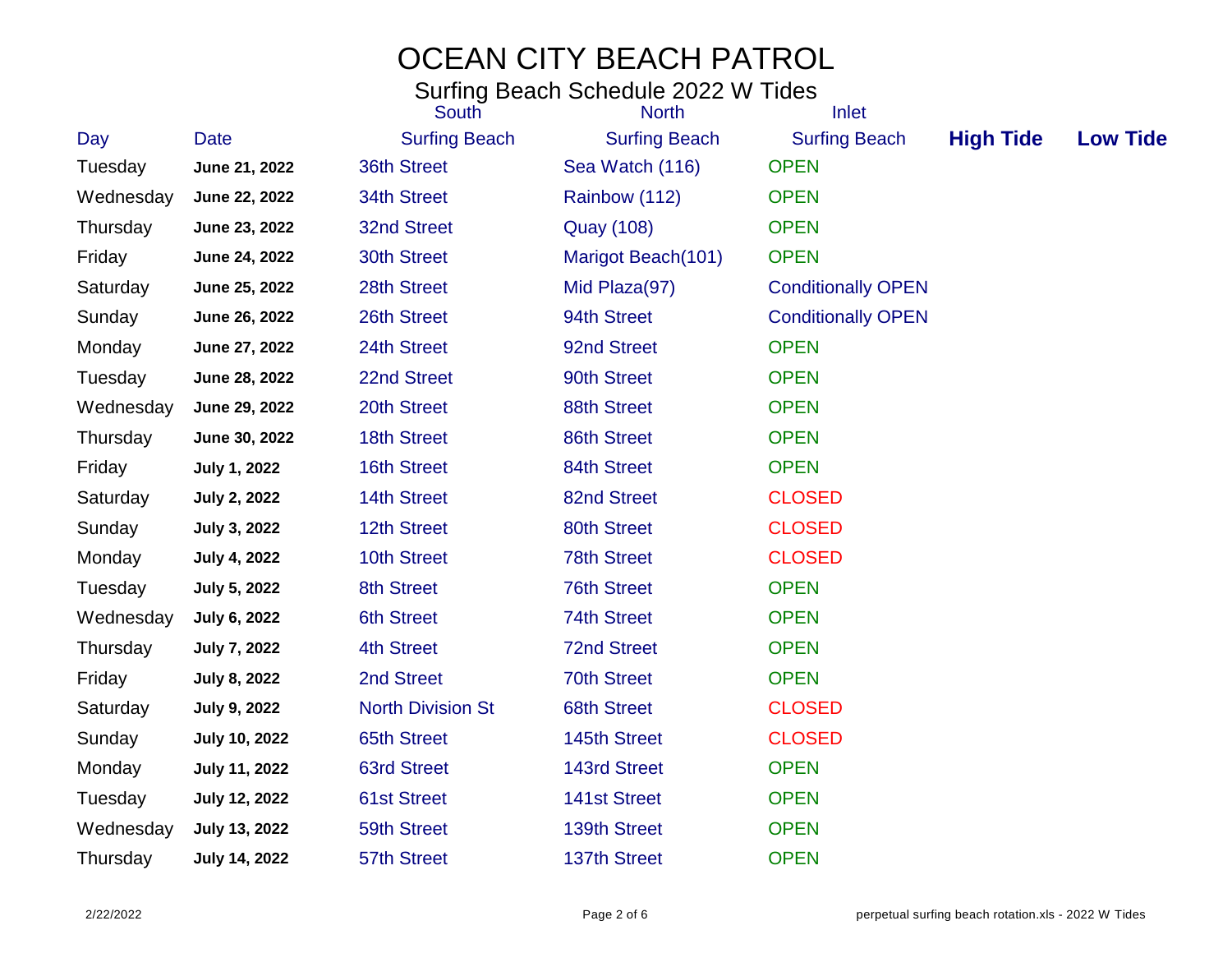|           |                       | South                | <b>North</b>                  | Inlet                |                  |                 |
|-----------|-----------------------|----------------------|-------------------------------|----------------------|------------------|-----------------|
| Day       | <b>Date</b>           | <b>Surfing Beach</b> | <b>Surfing Beach</b>          | <b>Surfing Beach</b> | <b>High Tide</b> | <b>Low Tide</b> |
| Friday    | July 15, 2022         | 55th Street          | 135th Street                  | <b>OPEN</b>          |                  |                 |
| Saturday  | <b>July 16, 2022</b>  | <b>53rd Street</b>   | 133rd Street                  | <b>CLOSED</b>        |                  |                 |
| Sunday    | July 17, 2022         | <b>51st Street</b>   | <b>131st Street</b>           | <b>CLOSED</b>        |                  |                 |
| Monday    | <b>July 18, 2022</b>  | 49th Street          | 129th Street                  | <b>OPEN</b>          |                  |                 |
| Tuesday   | <b>July 19, 2022</b>  | 47th Street          | 127th Street                  | <b>OPEN</b>          |                  |                 |
| Wednesday | <b>July 20, 2022</b>  | 45th Street          | 125th Street                  | <b>OPEN</b>          |                  |                 |
| Thursday  | July 21, 2022         | 43rd Street          | <b>123rd Street</b>           | <b>OPEN</b>          |                  |                 |
| Friday    | <b>July 22, 2022</b>  | <b>41st Street</b>   | <b>121st Street</b>           | <b>OPEN</b>          |                  |                 |
| Saturday  | <b>July 23, 2022</b>  | 39th Street          | 119th Street                  | <b>CLOSED</b>        |                  |                 |
| Sunday    | <b>July 24, 2022</b>  | 37th Street          | Fountain Head (117)           | <b>CLOSED</b>        |                  |                 |
| Monday    | July 25, 2022         | 35th Street          | High Point - North (114) OPEN |                      |                  |                 |
| Tuesday   | July 26, 2022         | 33rd Street          | Capri (111)                   | <b>OPEN</b>          |                  |                 |
| Wednesday | July 27, 2022         | <b>31st Street</b>   | Mid Atlantis(102)             | <b>OPEN</b>          |                  |                 |
| Thursday  | <b>July 28, 2022</b>  | 29th Street          | Century I(99)                 | <b>OPEN</b>          |                  |                 |
| Friday    | <b>July 29, 2022</b>  | 27th Street          | Flying Cloud (95)             | <b>OPEN</b>          |                  |                 |
| Saturday  | <b>July 30, 2022</b>  | 25th Street          | 93rd Street                   | <b>CLOSED</b>        |                  |                 |
| Sunday    | July 31, 2022         | 23rd Street          | 91st Street                   | <b>CLOSED</b>        |                  |                 |
| Monday    | <b>August 1, 2022</b> | 21st Street          | 89th Street                   | <b>OPEN</b>          |                  |                 |
| Tuesday   | <b>August 2, 2022</b> | 19th Street          | 87th Street                   | <b>OPEN</b>          |                  |                 |
| Wednesday | <b>August 3, 2022</b> | 17th Street          | 85th Street                   | <b>OPEN</b>          |                  |                 |
| Thursday  | <b>August 4, 2022</b> | 15th Street          | 83rd Street                   | <b>OPEN</b>          |                  |                 |
| Friday    | <b>August 5, 2022</b> | 13th Street          | 81st Street                   | <b>OPEN</b>          |                  |                 |
| Saturday  | <b>August 6, 2022</b> | 11th Street          | <b>79th Street</b>            | <b>CLOSED</b>        |                  |                 |
| Sunday    | <b>August 7, 2022</b> | 9th Street           | <b>77th Street</b>            | <b>CLOSED</b>        |                  |                 |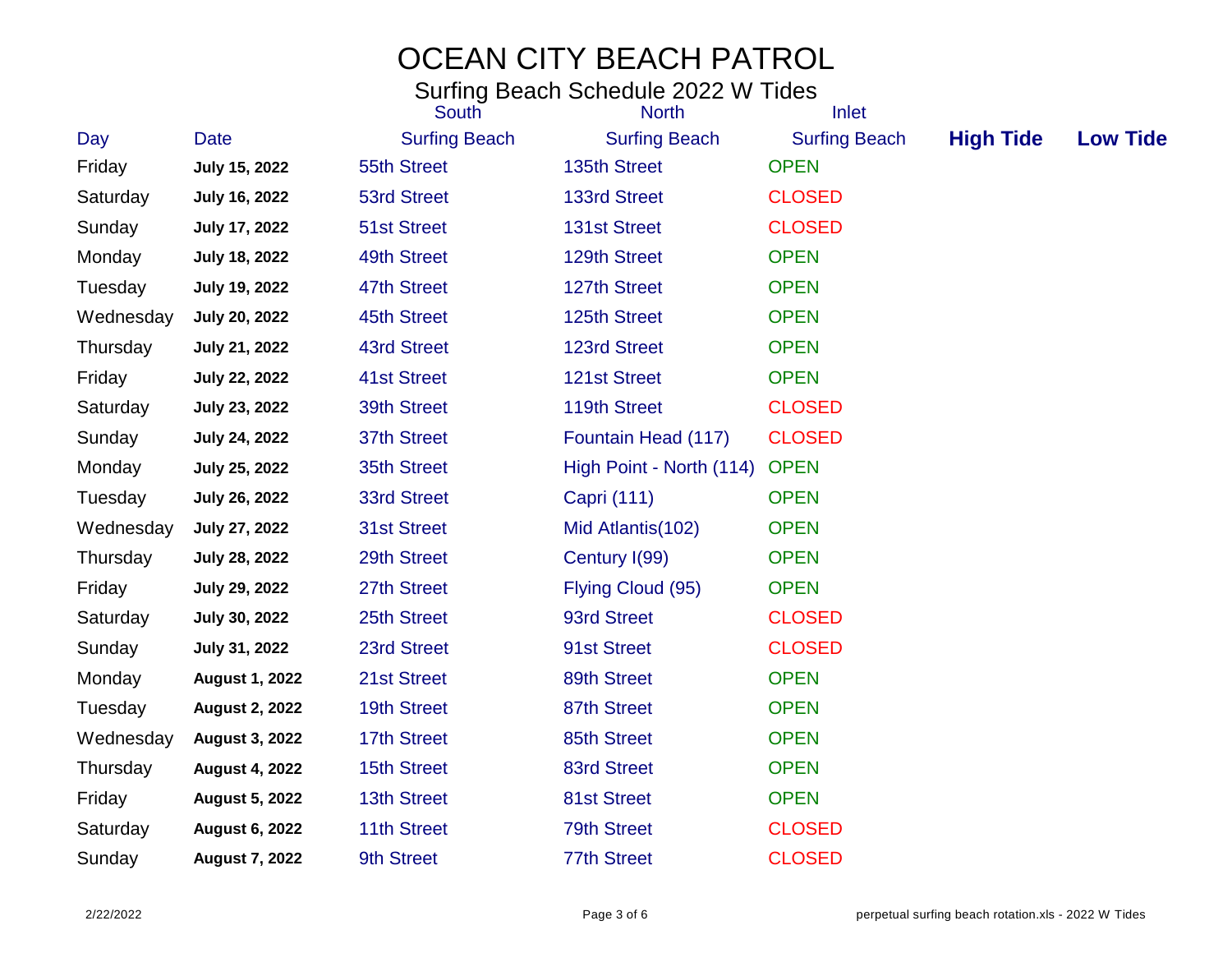|           |                        | <b>South</b>           | <b>North</b>         | Inlet                     |                  |                 |
|-----------|------------------------|------------------------|----------------------|---------------------------|------------------|-----------------|
| Day       | <b>Date</b>            | <b>Surfing Beach</b>   | <b>Surfing Beach</b> | <b>Surfing Beach</b>      | <b>High Tide</b> | <b>Low Tide</b> |
| Monday    | <b>August 8, 2022</b>  | <b>7th Street</b>      | <b>75th Street</b>   | <b>OPEN</b>               |                  |                 |
| Tuesday   | <b>August 9, 2022</b>  | <b>5th Street</b>      | <b>73rd Street</b>   | <b>OPEN</b>               |                  |                 |
| Wednesday | <b>August 10, 2022</b> | 3rd Street             | <b>71st Street</b>   | <b>OPEN</b>               |                  |                 |
| Thursday  | <b>August 11, 2022</b> | <b>1st Street</b>      | 69th Street          | <b>OPEN</b>               |                  |                 |
| Friday    | <b>August 12, 2022</b> | <b>Caroline Street</b> | 67th Street          | <b>OPEN</b>               |                  |                 |
| Saturday  | <b>August 13, 2022</b> | <b>66th Street</b>     | 146th Street         | <b>CLOSED</b>             |                  |                 |
| Sunday    | <b>August 14, 2022</b> | 64th Street            | 144th Street         | <b>CLOSED</b>             |                  |                 |
| Monday    | <b>August 15, 2022</b> | <b>62nd Street</b>     | 142nd Street         | <b>OPEN</b>               |                  |                 |
| Tuesday   | <b>August 16, 2022</b> | 60th Street            | 140th Street         | <b>OPEN</b>               |                  |                 |
| Wednesday | <b>August 17, 2022</b> | 58th Street            | 138th Street         | <b>OPEN</b>               |                  |                 |
| Thursday  | <b>August 18, 2022</b> | <b>56th Street</b>     | 136th Street         | <b>OPEN</b>               |                  |                 |
| Friday    | <b>August 19, 2022</b> | 54th Street            | 134th Street         | <b>OPEN</b>               |                  |                 |
| Saturday  | <b>August 20, 2022</b> | 52nd Street            | 132nd Street         | <b>CLOSED</b>             |                  |                 |
| Sunday    | <b>August 21, 2022</b> | 50th Street            | 130th Street         | <b>CLOSED</b>             |                  |                 |
| Monday    | <b>August 22, 2022</b> | 48th Street            | 128th Street         | <b>OPEN</b>               |                  |                 |
| Tuesday   | <b>August 23, 2022</b> | 46th Street            | 126th Street         | <b>OPEN</b>               |                  |                 |
| Wednesday | <b>August 24, 2022</b> | 44th Street            | 124th Street         | <b>OPEN</b>               |                  |                 |
| Thursday  | <b>August 25, 2022</b> | 42nd Street            | 122nd Street         | <b>OPEN</b>               |                  |                 |
| Friday    | <b>August 26, 2022</b> | 40th Street            | 120th Street         | <b>OPEN</b>               |                  |                 |
| Saturday  | <b>August 27, 2022</b> | 38th Street            | Carousel (118)       | <b>Conditionally OPEN</b> |                  |                 |
| Sunday    | <b>August 28, 2022</b> | 36th Street            | Sea Watch (116)      | <b>Conditionally OPEN</b> |                  |                 |
| Monday    | <b>August 29, 2022</b> | 34th Street            | Rainbow (112)        | <b>OPEN</b>               |                  |                 |
| Tuesday   | <b>August 30, 2022</b> | 32nd Street            | <b>Quay (108)</b>    | <b>OPEN</b>               |                  |                 |
| Wednesday | <b>August 31, 2022</b> | <b>30th Street</b>     | Marigot Beach(101)   | <b>OPEN</b>               |                  |                 |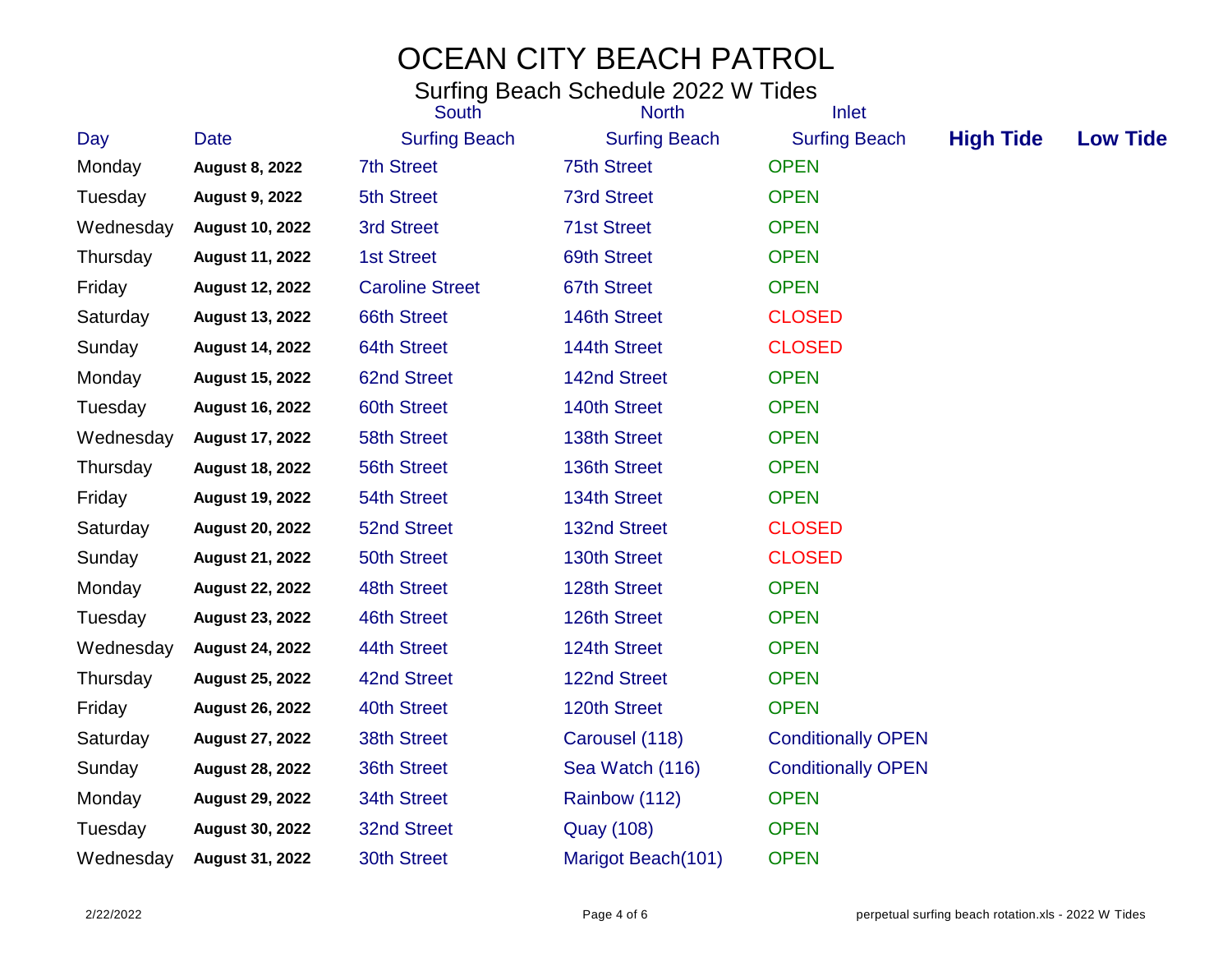|           |                           | South                    | <b>North</b>         | Inlet                     |                  |                 |
|-----------|---------------------------|--------------------------|----------------------|---------------------------|------------------|-----------------|
| Day       | Date                      | <b>Surfing Beach</b>     | <b>Surfing Beach</b> | <b>Surfing Beach</b>      | <b>High Tide</b> | <b>Low Tide</b> |
| Thursday  | September 1, 2022         | 28th Street              | Mid Plaza(97)        | <b>OPEN</b>               |                  |                 |
| Friday    | September 2, 2022         | 26th Street              | 94th Street          | <b>OPEN</b>               |                  |                 |
| Saturday  | September 3, 2022         | 24th Street              | 92nd Street          | <b>Conditionally OPEN</b> |                  |                 |
| Sunday    | September 4, 2022         | 22nd Street              | 90th Street          | <b>Conditionally OPEN</b> |                  |                 |
| Monday    | September 5, 2022         | 20th Street              | 88th Street          | <b>Conditionally OPEN</b> |                  |                 |
| Tuesday   | September 6, 2022         | 18th Street              | 86th Street          | <b>OPEN</b>               |                  |                 |
| Wednesday | September 7, 2022         | 16th Street              | 84th Street          | <b>OPEN</b>               |                  |                 |
| Thursday  | September 8, 2022         | 14th Street              | 82nd Street          | <b>OPEN</b>               |                  |                 |
| Friday    | September 9, 2022         | 12th Street              | 80th Street          | <b>OPEN</b>               |                  |                 |
| Saturday  | September 10, 2022        | 10th Street              | <b>78th Street</b>   | <b>Conditionally OPEN</b> |                  |                 |
| Sunday    | September 11, 2022        | 8th Street               | <b>76th Street</b>   | <b>Conditionally OPEN</b> |                  |                 |
| Monday    | <b>September 12, 2022</b> | <b>6th Street</b>        | <b>74th Street</b>   | <b>OPEN</b>               |                  |                 |
| Tuesday   | September 13, 2022        | <b>4th Street</b>        | <b>72nd Street</b>   | <b>OPEN</b>               |                  |                 |
| Wednesday | September 14, 2022        | 2nd Street               | <b>70th Street</b>   | <b>OPEN</b>               |                  |                 |
| Thursday  | September 15, 2022        | <b>North Division St</b> | <b>68th Street</b>   | <b>OPEN</b>               |                  |                 |
| Friday    | September 16, 2022        | <b>65th Street</b>       | 145th Street         | <b>OPEN</b>               |                  |                 |
| Saturday  | September 17, 2022        | <b>63rd Street</b>       | <b>143rd Street</b>  | <b>Conditionally OPEN</b> |                  |                 |
| Sunday    | September 18, 2022        | <b>61st Street</b>       | <b>141st Street</b>  | <b>Conditionally OPEN</b> |                  |                 |
| Monday    | September 19, 2022        | 59th Street              | 139th Street         | <b>OPEN</b>               |                  |                 |
| Tuesday   | <b>September 20, 2022</b> | 57th Street              | 137th Street         | <b>OPEN</b>               |                  |                 |
| Wednesday | <b>September 21, 2022</b> | 55th Street              | 135th Street         | <b>OPEN</b>               |                  |                 |
| Thursday  | <b>September 22, 2022</b> | <b>53rd Street</b>       | <b>133rd Street</b>  | <b>OPEN</b>               |                  |                 |
| Friday    | <b>September 23, 2022</b> | <b>51st Street</b>       | <b>131st Street</b>  | <b>OPEN</b>               |                  |                 |
| Saturday  | September 24, 2022        | 49th Street              | 129th Street         | <b>Conditionally OPEN</b> |                  |                 |